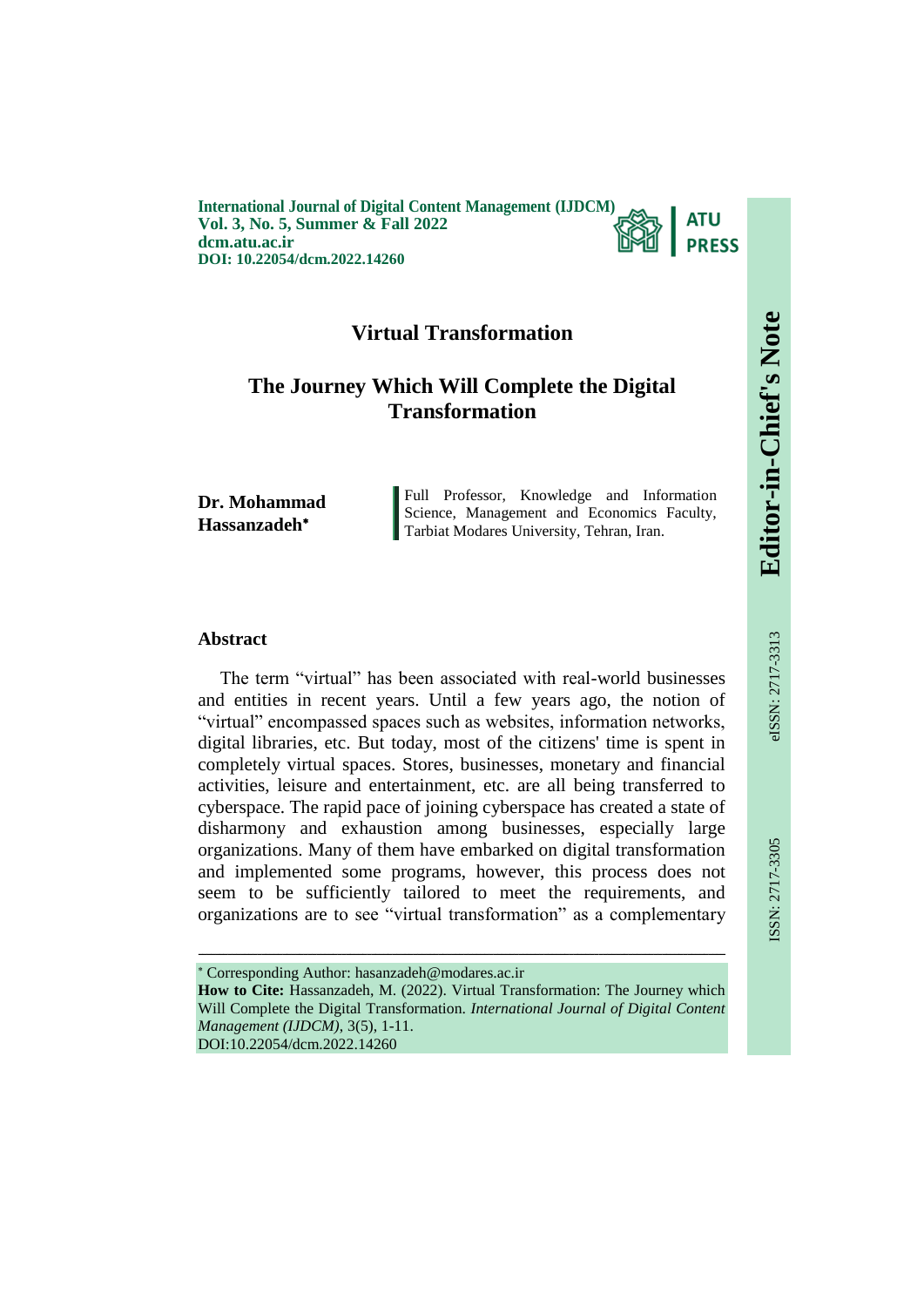action and umbrella plan to cover sparse actions on their agenda. In this article, the concept of virtual transformation and its requirements and phases are briefly explained. Attempts have been made to look into the virtual transformation from different dimensions and to identify and introduce its key actors as well. The six steps presented in this article are deemed to provide useful insights for managers on their virtual transformation journey. The content of the article also can be seen as a starting point for extensive studies on the concept of virtual transformation.

**Keywords:** Virtual Transformation, Digital Content, Virtual Readiness.

### **1. Introduction**

With the emerging advances in digital transformation, the need for virtual transformation is felt more than ever. The conversion of analog and mostly traditional procedures to digital forms has taken place at an astonishing rate. Although the outbreak of Covid-19 was a major tragedy in the last few years, using e-services among citizens, even in the farthest corners of the globe, has increased remarkably. Thus, the use of services such as online education, virtual shopping, and interaction with e-government has become an integral part of the daily habits of most citizens, today. Returning to the era before the Covid-19 pandemic is hard to imagine. However, it is not yet possible to talk about a complete digital transformation. Because many countries are still far from the optimal conditions in terms of infrastructure and executive measures, as well as policy measures. The digital divide between different countries and even among different social classes continues to pose countless challenges to the international community.

Many countries have begun unprecedented efforts to build infrastructure, reform policies, empower citizens, and cooperations at regional and international scales. It is anticipated that the digitalization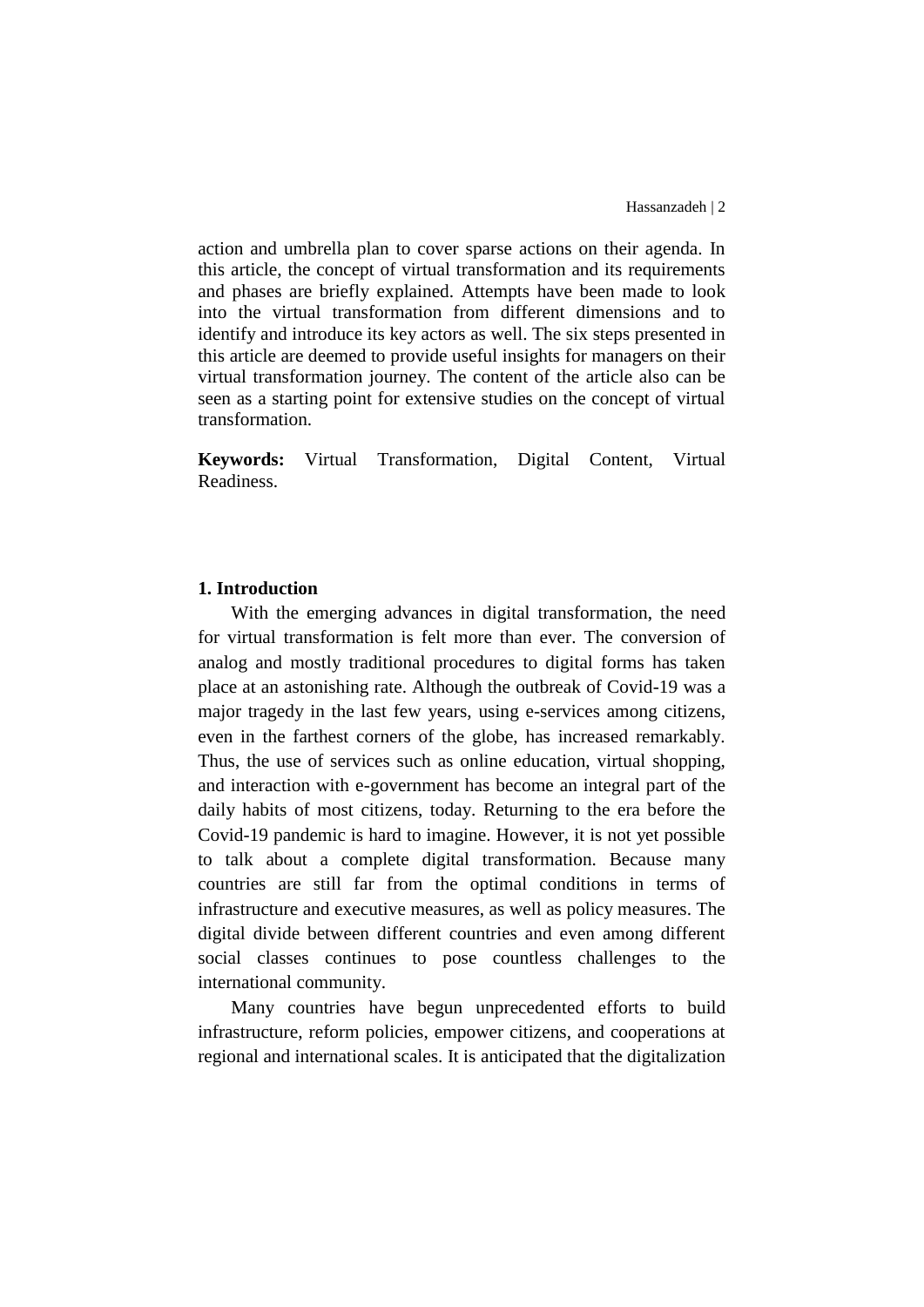train is to reach its final destination in a relatively short period, but achieving this stage will not mean the end of the digital transformation mission. Digital transformation implies the application of new technologies to facilitate the achievement of a better life. However, the successful completion of digital transformation efforts will require another and more comprehensive step, and that is "virtual transformation", which is to be considered a complementary process to the digital transformation movement. Meanwhile, the formation of a further step to join the metaverse is to be evaluated as part of the global trend towards another transformation.

#### **Accelerated technological developments**

New technologies are bringing serious and fundamental changes to organizations and enterprises. Few thought that communication devices such as telegraphs, wired telephones, etc. would give way to newer technologies. The emergence of the Internet has divided the world into two historical periods before and after the Internet. In the pre-Internet period, most communication was done physically and with great difficulty. Access to individuals, communities, news, and communications was difficult to even within countries. With the advent of the Internet, electronic and digital communications have transformed the world into a small, connected village. The possibility of communication through emails, chats, social networks, video communication tools, etc., has brought about new developments to the communities so that most people have access to smartphones and Internet connections.



Figure 1. Virtual Reality as a mediator between digital and virtual transformation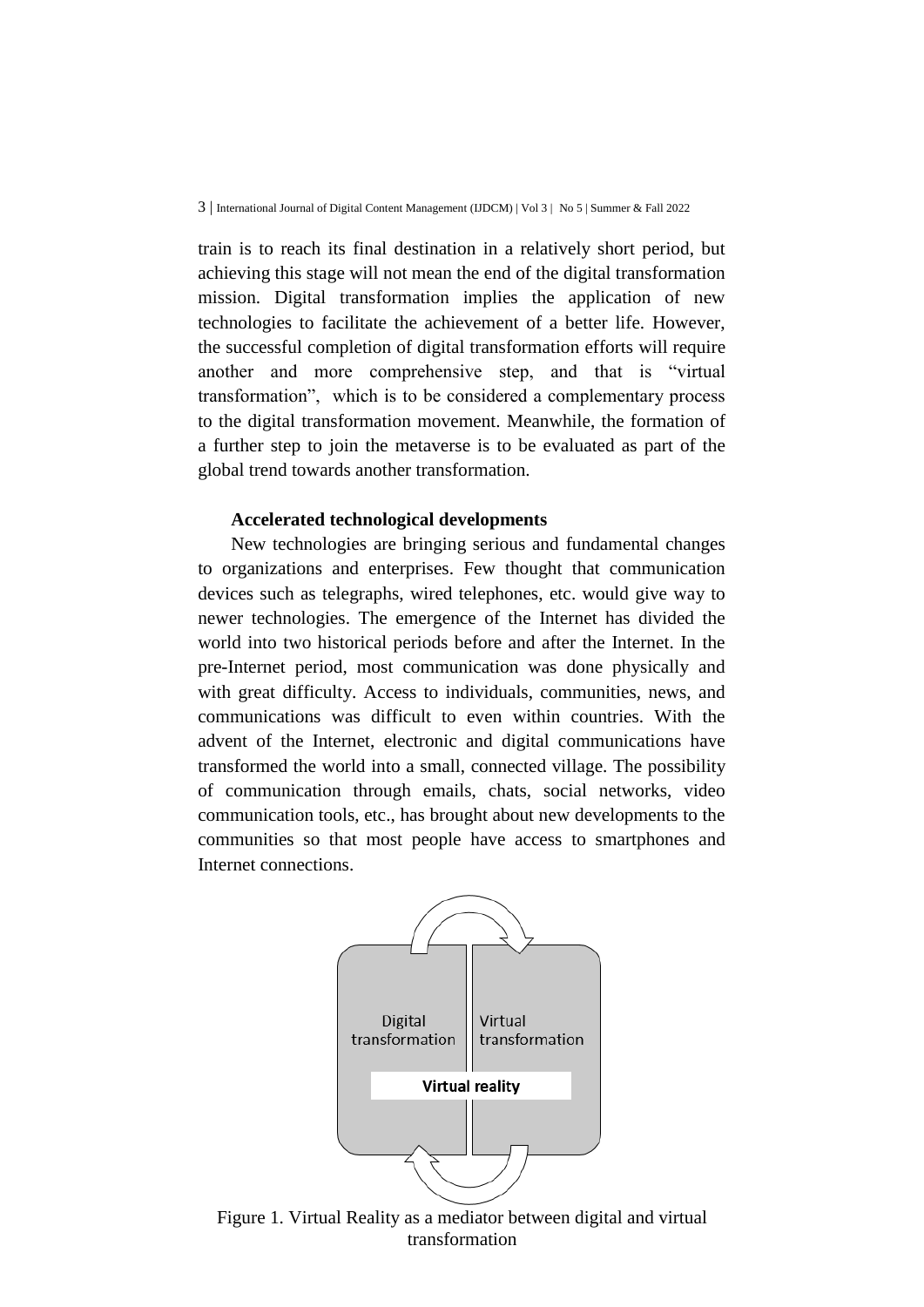Social networks have connected people across the world, and more and more people are connecting to different networks every day. One of the main features of social networks is the multimedia communication mode. A citizen of 2022 is now able easily to fulfill most of his/her social, educational, interactional requirements, and daily activities through the Internet. The size and variety of the content available on the Internet are unprecedented. Human understanding of the living spaces of other communities is growing at an astonishing rate. Many businesses are run on the Internet and work directly and online with their customers.

Despite all the technological advances in the digital world, perhaps it can be argued that the most important feature of the emerging Internet and social networks lies in its integration with virtual reality. Virtual reality as a combination of different technologies (audio, video, simulation, design, graphics, artificial intelligence, pedagogy, knowledge management, etc.) has made it possible to reproduce physical realities in an interactive and flexible space. Virtual reality might be considered the pinnacle of new technologies. The combination of artificial intelligence with multimedia video capabilities and increased processing capacity has contributed to the development of cyberspace. Today, talking about virtual currency, virtual education, virtual business, virtual world, etc. is now part of the daily conversation of citizens. With all these technological advances toward the virtual worlds, virtual transformation seems inevitable for today's mankind.

### **The concept of virtual transformation**

Virtual transformation is known as the acquisition and exploitation of virtual capacities for a better life. It covers various aspects of man's life, including his personal, political, social, technological, and ecological spheres. Each of these dimensions refers to a part of the required changes in human life. From a political point of view, it is necessary to consider governance approaches, the relationship of entities, the interaction of citizens, governments,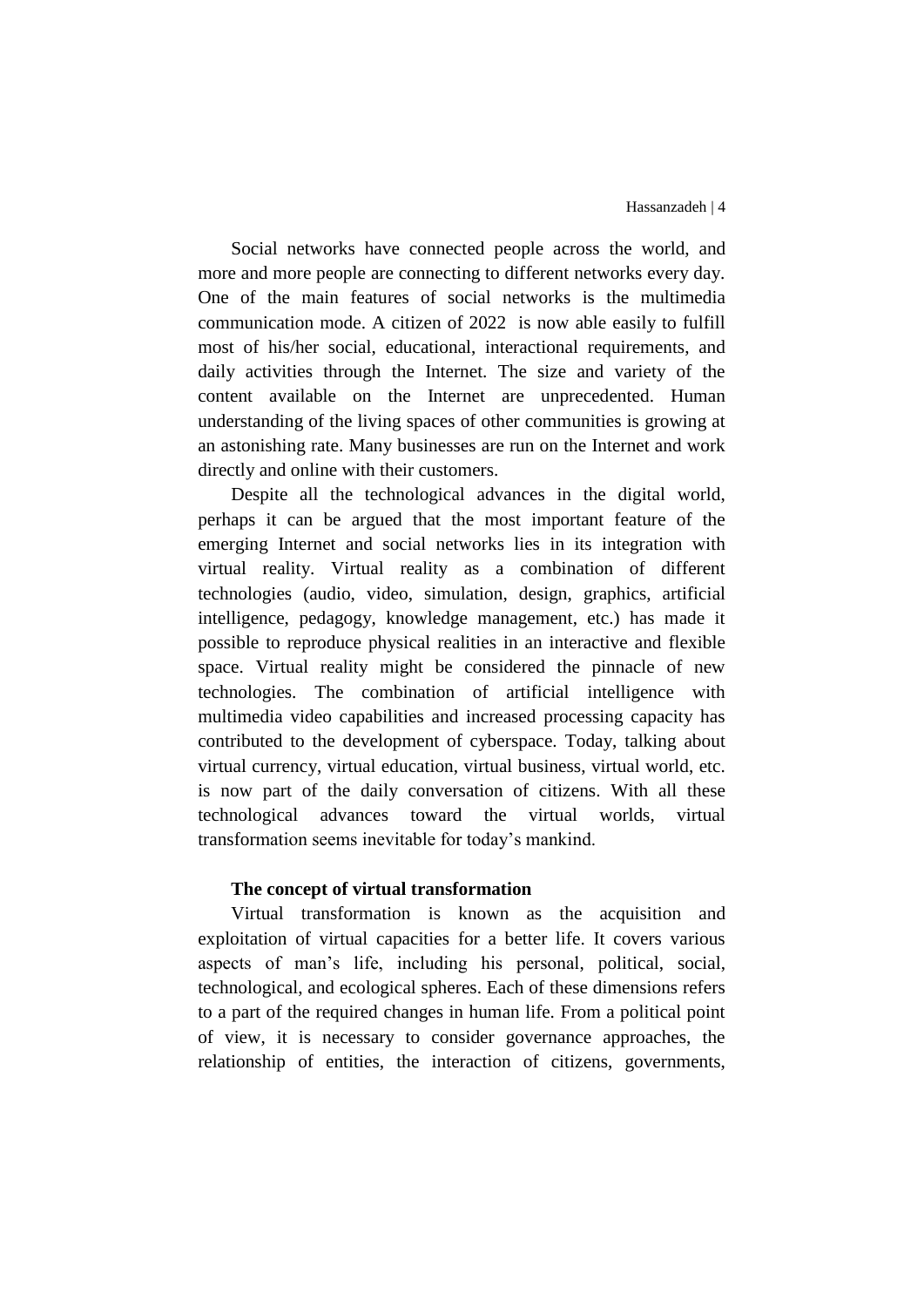security concepts, and so on. Policies formulated inspired by traditional life and even modernization are not fully effective for today's situation. Cyberspace requires flexible, transparent, evolutionary, and global policies and approaches to addressing the requirements and challenges of emerging functionalities. Situated at the core of the virtual transformation process, is the acceptance of the conceptual integration of functions and instruments.

From a social perspective, different social groups enter cyberspace with various types of interactions, opportunities, communication behaviors, and perceptions. For instance, ethnic-tribal interconnected interactions give way to diverse and evolving global spaces. The social classes formed as a result of industrialization and urbanization have undergone fundamental changes over the 21st century. It is expected that with the virtual transformation, the basic problems related to the invisibility of different social structures will be solved and the opportunity for achieving a more desirable social space will be provided. The presence of innovative social actors that are more in line with the characteristics of the new age is one of the characteristics of this transformation.

Although technology has always been evolving, the ongoing developments prompting the virtual revolution seem incomparable to previous developments. An outstanding feature of virtual technologies is that they are not limited to one industry, business, and environment since almost all aspects of human life have been influenced by virtual technologies. The emergence of convergence between technologies and their complementary performance together is another salient feature of virtual transformation. Besides, intelligent semantic technologies will help accelerate the transition from digital to virtual environments.

In the 21st century, the need for multi-faceted competency profiles has become more evident. People working in different businesses need to acquire basic skills based on information technology to survive. Upgrading skills, understanding new rules and regulations, and learning ethical codes related to the technological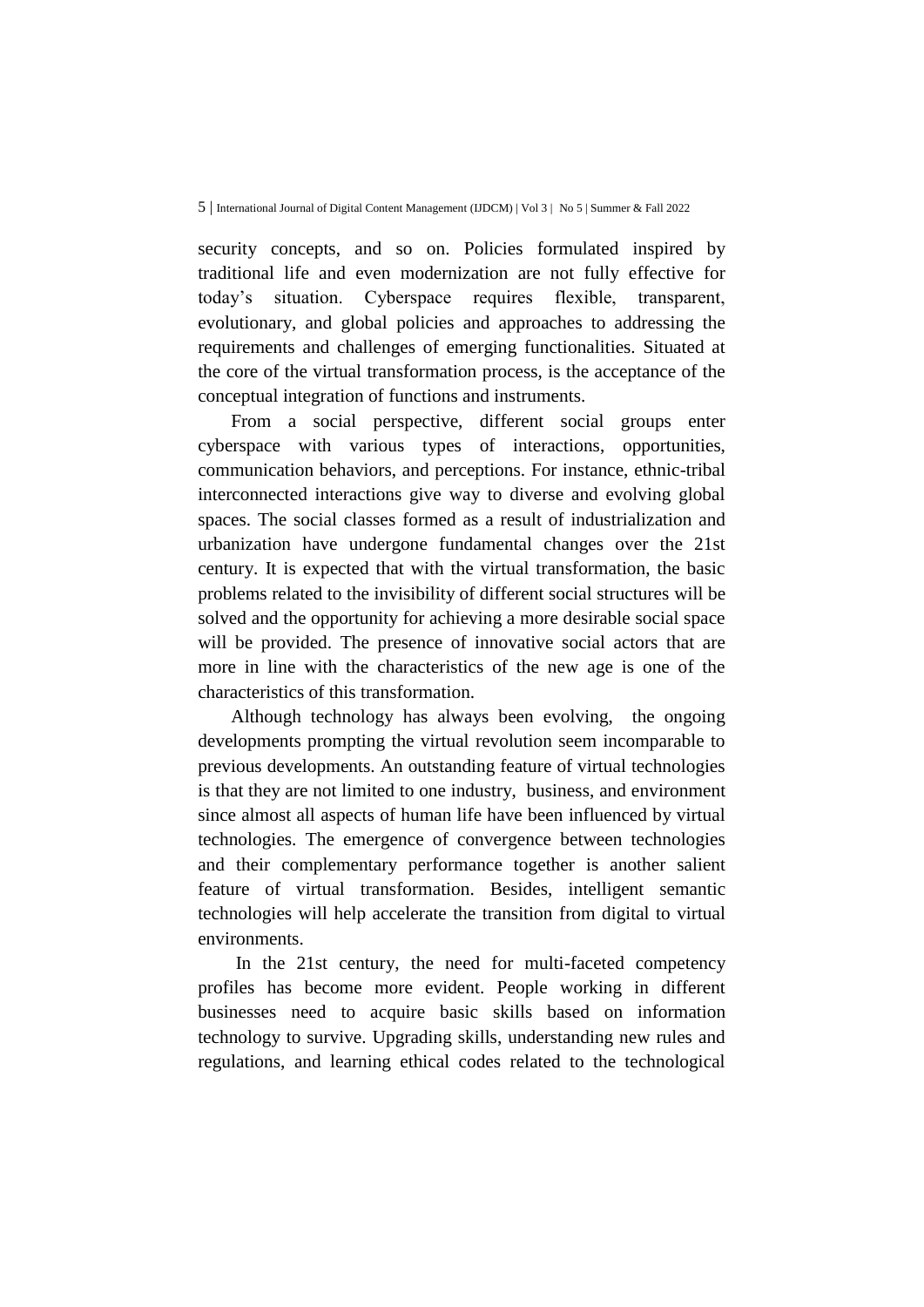demands of today's life are among the essential skills one should be equipped with. t Individuals, as the stem cells of societies, play a decisive role in virtual transformation. Hence, it seems that virtual reality and virtual transformation are going to become indispensable parts of human life in the future.

Physical environments have been severely influenced by human's latest developments and rapid technological changes. Perhaps, adapting to the damage caused by the age of industrialization will not be easily possible in the years to come. But the virtual transformation has brought us its assets. It would mean a much greater reduction in greenhouse gas emissions, less use of fossil fuels, and a shift to clean, connected, and intelligent life. All of these developments, along with a reduction in exploiting the future generations' resources can contribute to the sustainable development of human communities.

#### **Components of virtual transformation**

Although virtual transformation has been investigated from different dimensions, its specific components are clear to a greater extent. In digital transformation, the role of some actors is prominent and decisive. It is considered a combination of government, citizens, and business cooperation. For this combination to constructively contribute to the virtual transformation, it is necessary to provide the necessary infrastructure. Technological, legal, educational, and security infrastructures are essential to the success of digital transformation. Technological infrastructure refers to high-speed Internet networks, satellite communications, creation tools, and access to related applications. In addition to technological instruments, legal infrastructure related to the activities of citizens, businesses, and property rights must be established. At present, the existing laws and regulations do not meet such needs in most societies. For example, generated data, and tools derived from intellectual activity, are not easily protected by law. On the other hand, citizens' awareness of instances of criminal activity in cyberspace is not clear.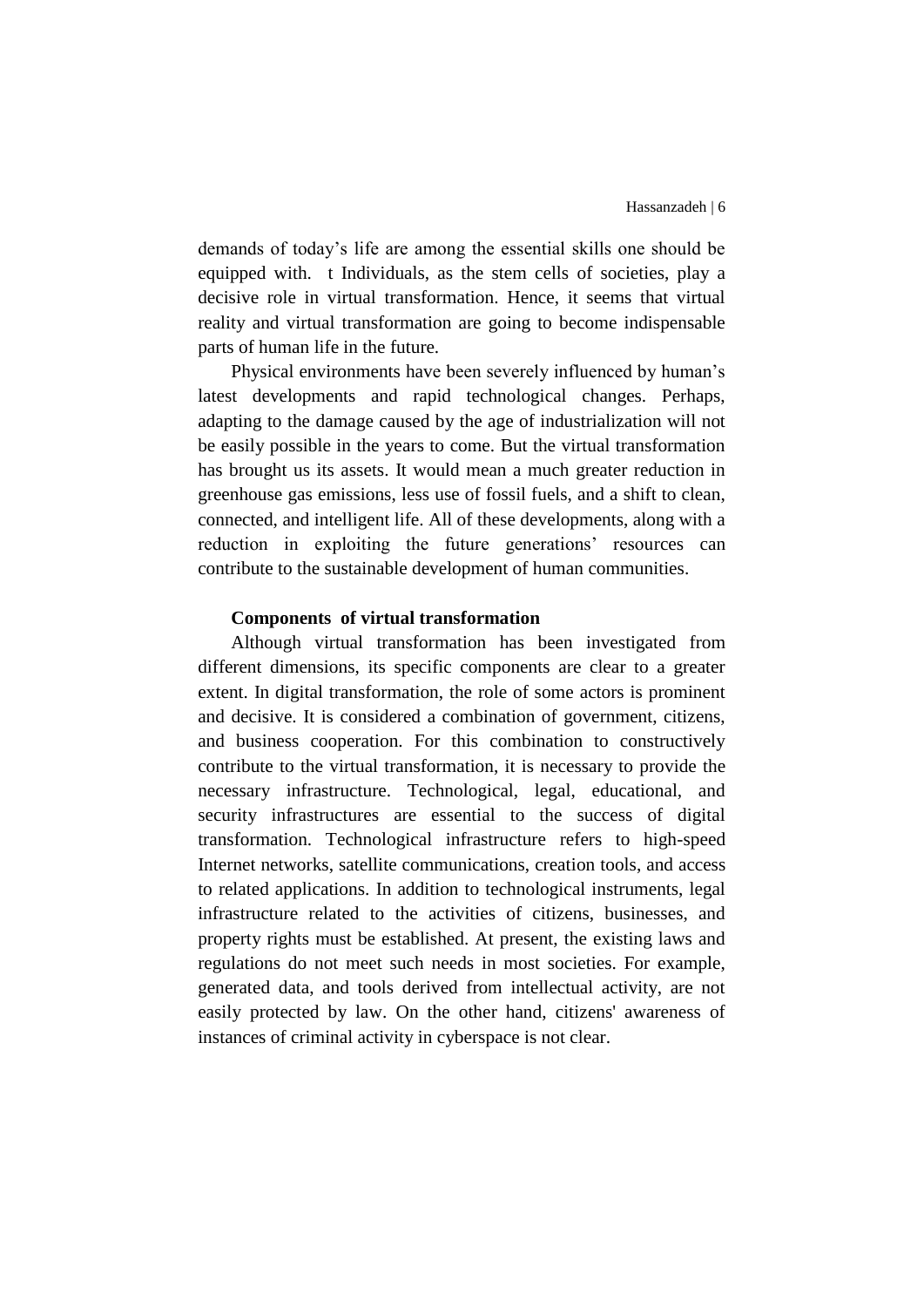#### 7 | International Journal of Digital Content Management (IJDCM) | Vol 3 | No 5 | Summer & Fall 2022

Citizen education plays a key role in the success of new developments. Informed, skilled, and competent citizens will help advance virtual transformation. Citizen education should not be limited to formal education. Today, there are great opportunities for the development of informal and non-formal education in cyberspace. Liberalizing a wealth of scientific, educational, and multiple communication resources can help bridge the digital divide. In addition to training, it is necessary to help develop cyberspace security. Cyberspace architectures need to be revised and developed in line with new requirements. Responsive artificial intelligence should be on the agenda and appropriate and efficient guidelines for collective living in a smart environment should be developed and implemented.

Universities, NGOs, professional associations, and global movements can contribute to citizens and governments to accelerate the pace of virtual transformation. Virtual governance with a focus on citizens and the use of emerging facilities to increase welfare, health, and peaceful coexistence is a top priority. Every social, global, regional, and national entity need to be aware of and act upon its responsibility for virtual change.

Virtual transformation steps

Virtual transformation is like a journey. Successful virtual transformation requires six crucial steps, including:

1- Virtual positioning

- 2- Capability development
- 3- Virtual admission
- 4- Virtual identity
- 5- Virtual deployment
- 6- Virtual leadership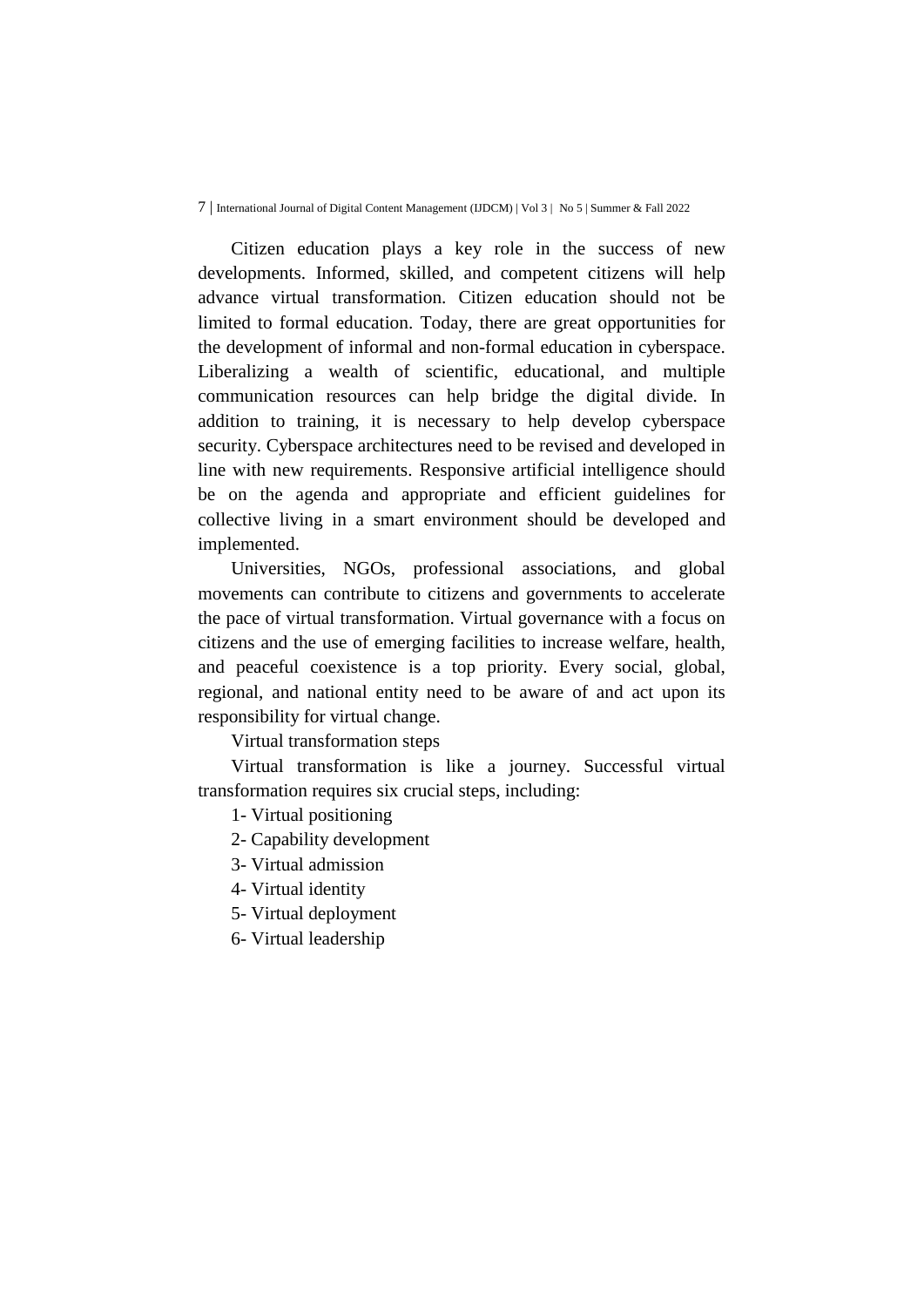In the virtual positioning phase, the enterprise seeks to understand its current and desired status. To achieve realistic knowledge, it is necessary to review the situation, and foresight to find a list of key projects essential to commence the journey. The more accurate and realistic the analysis at this stage, the easier it will be to plan for change.



Figure 2. Virtual transformation phases

In the capability development phase, a list of core capabilities along with their subdivisions is provided to different business units in order to bridge the capability gap by adapting the required capabilities to the existing capabilities. Managers' high sensitivity to meeting and improving their competency profile is the key to the success of this stage.

In the virtual admission stage, the managers of the organization virtualize the part of the business that has already been done digitally. This stage is considered a pilot. Any positive or negative changes at this stage should be carefully considered to provide guidance for further action.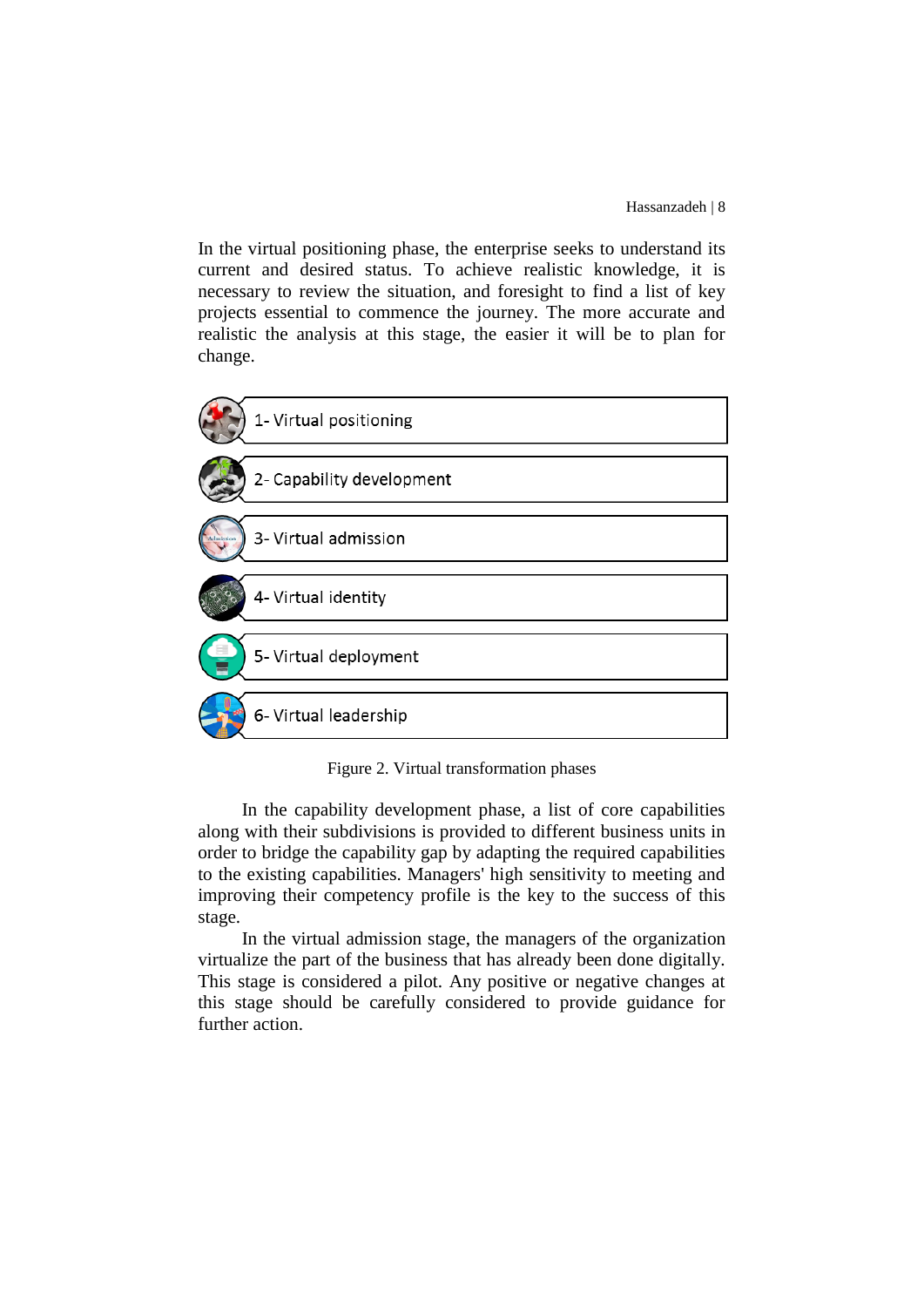9 | International Journal of Digital Content Management (IJDCM) | Vol 3 | No 5 | Summer & Fall 2022

After the virtual admission stage, the business transfer takes place. Moving a business means moving the organization (enterprise) to cyberspace. At this stage, the organization's virtual identity is completed and virtual relationships are placed on the organization's agenda as a top priority. The business transfer will mean recognizing the organization's virtual presence.

The next step is to complete the transition phase. At this stage, the problems and issues that have occurred in relation to stakeholders, customers, the body of the organization, and the necessary improvements are made. The result of the transition stage is the achievement of methods and lessons learned that will be used by managers, staff, and stakeholders in the next stages.

The final stage is related to the development and role of virtual leadership. Organizations that have taken such steps carefully and successfully will be able to play a virtual leadership role at this stage. Virtual leaders are organizations that have entered the virtual life with readiness and knowledge. These organizations will bring the most productivity to themselves and their stakeholders.

#### **Implications of** *Virtual transformation*

*Virtual transformation* implies experiencing another life that organizations experience in a new space. Achieving this experience and living it will mean substantial changes in business model, communications, and workflow. Among the implications of the new changes are the following:

- Structural agility
- Developed communications
- High added value
- Promoting the brand value
- Digital integration
- Sustainable Development
- Developed infrastructure
- Consolidated knowledge management
- Wisdom-based management

Each of these modifications represents an evolutionary movement towards organizational excellence that can lead to the provision of quality and sustainable services and products. *Virtual*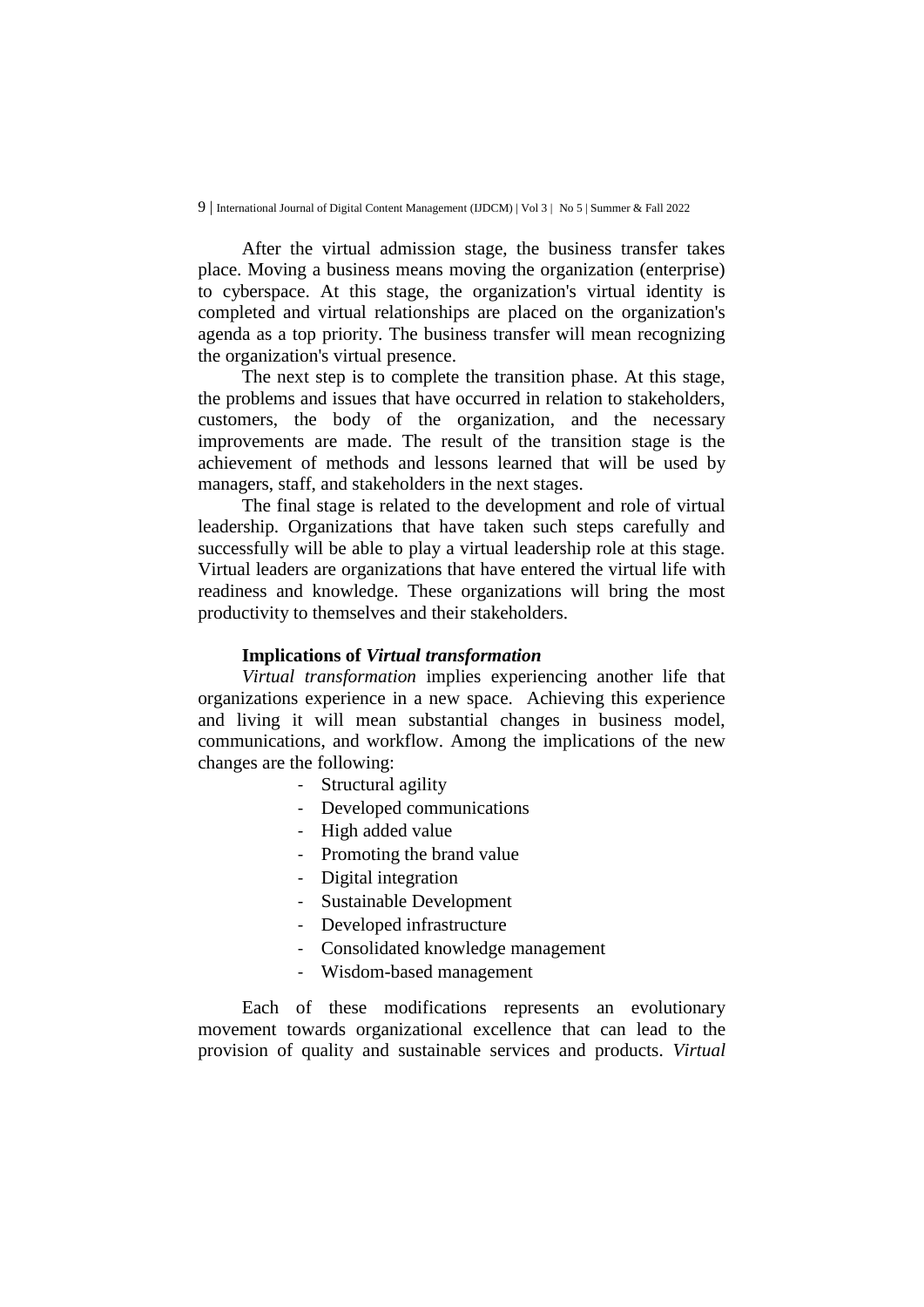*transformation* can be viewed as the driving force of sustainable coexistence of organizations, firms, and companies with the environment and stakeholders. Without virtual transformation, organizations will not be able to maintain their effectiveness and survive in the near future.

#### **Virtual Transformation Governance**

Achieving the goals pursued by *virtual transformation* requires good governance in organizations. To achieve a desirable situation, organizations need to improve their governance system in various areas, some of which are as follows:

- Improving technological efficiency
- development of communication strategies
- Protection of Knowledge assets
- Knowledge Value creation
- Continuous development of competencies
- Effective partnerships
- Improving the digital ecosystem
- Increasing business intelligence
- Concentration on customer experience

*Virtual transformation* governance requires the creation of a portfolio of transformation modules. An organization that seeks virtual transformation should transform all structures, regulations, training, communications, relationships, and orientations. *Virtual transformation* is not a project but a process. Completing the *virtual transformation* process requires capable managers, committed employees, a responsive structure, and a well-developed infrastructure.

#### **Suggestions**

*Virtual transformation* is not a choice but a necessity. In the future, only those organizations that have begun or completed their *virtual transformation* journey will be able to reap the benefits of technological advances and communications.. Therefore, organization managers and those involved in businesses and enterprises are under more pressure to adopt this change timely. The following suggestions may be helpful to managers in maximizing the benefits of virtual transformation: